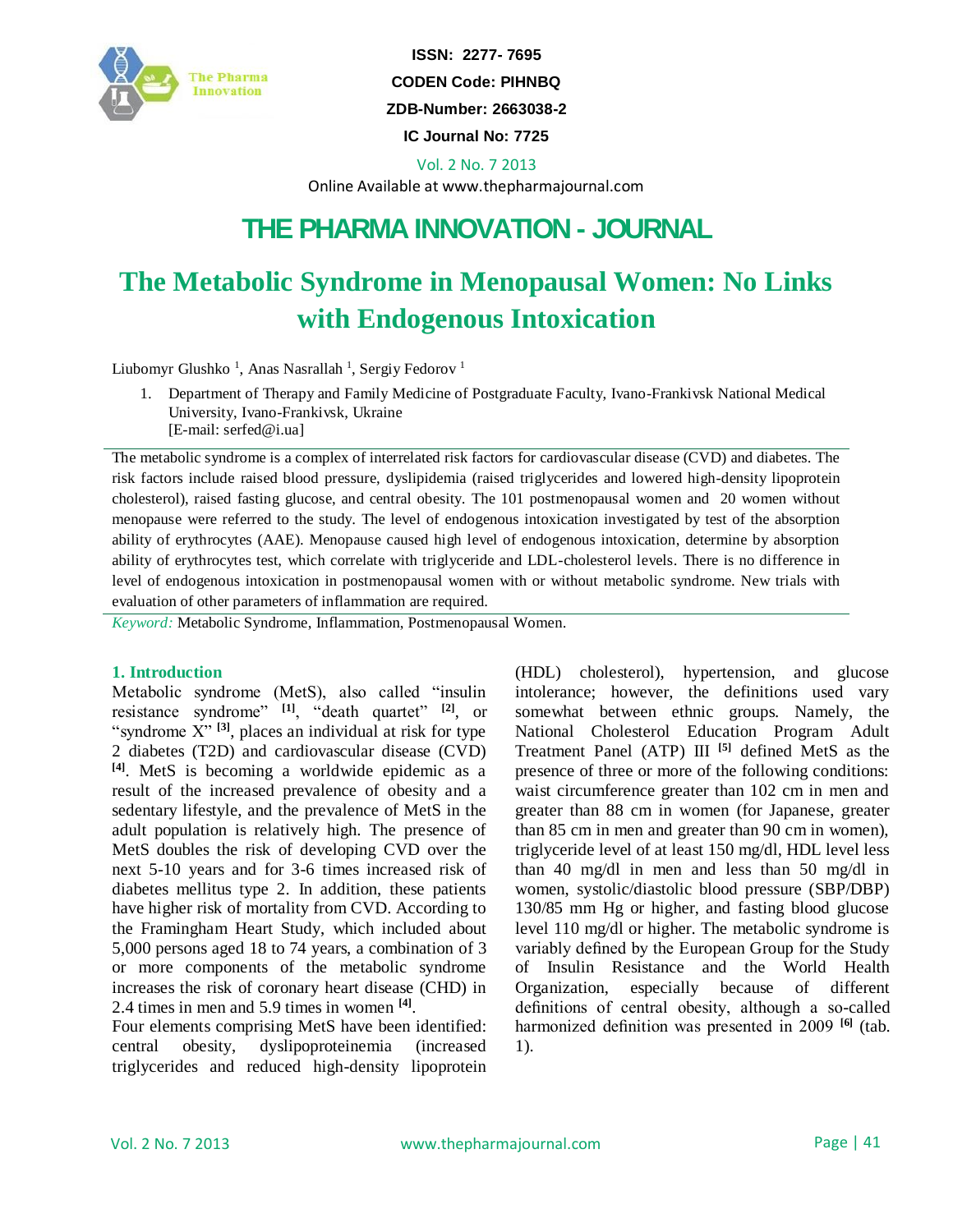| <b>Measure</b>                                                                                  | <b>Categorical Cut Points</b>                                               |  |  |
|-------------------------------------------------------------------------------------------------|-----------------------------------------------------------------------------|--|--|
| Elevated waist circumference                                                                    | Population- and country-specific definitions                                |  |  |
| Elevated triglycerides (drug treatment for elevated<br>triglycerides is an alternate indicator) | $\geq$ 150 mg/dL (1.7 mmol/L)                                               |  |  |
| Reduced HDL-C (drug treatment for reduced HDL-C is                                              | <40 mg/dL $(1.0 \text{ mmol/L})$ in males; <50 mg/dL $(1.3 \text{ mmol/L})$ |  |  |
| an alternate indicator)                                                                         | $mmol/L$ ) in females                                                       |  |  |
| Elevated blood pressure (antihypertensive drug                                                  |                                                                             |  |  |
| treatment in a patient with a history of hypertension is an                                     | Systolic $\geq$ 130 and/or diastolic $\geq$ 85 mm Hg                        |  |  |
| alternate indicator)                                                                            |                                                                             |  |  |
| Elevated fasting glucose (drug treatment of elevated<br>glucose is an alternate indicator)      | $\geq$ 100 mg/dL                                                            |  |  |
|                                                                                                 |                                                                             |  |  |

**Table 1:** Clinical Criteria of the Metabolic Syndrome. (adapted from K. Alberti et al., 2009)

**Remarks:** The most commonly used drugs for elevated triglycerides and reduced HDL-C are fibrates and nicotinic acid. A patient taking 1 of these drugs can be presumed to have high triglycerides and low HDL-C. High-dose ω-3 fatty acids presumes high triglycerides. Most patients with type 2 diabetes mellitus will have the metabolic syndrome by the proposed criteria.

Many studies showed the high prevalence of metabolic syndrome among postmenopausal women, which varies from 32.6% to 41.5% **[7, 8]**. Differences in genetic background, diet, levels of physical activity, age and sex structure all influence the prevalence of both metabolic syndrome and its components. Cardiovascular disease is one of the main reasons of death among women in the world **[9]** . The studies indicated that women aged more than 55 have a higher incidence of cardiovascular disease than younger women. The mechanism behind the role of menopausal risk factors in initiating cardiovascular disease remains unclear. Several trials have recently been demonstrated that the chronic inflammatory condition associated with morbid obesity is characterized by a continuous activation of the innate immune system **[10]** .

**2. The purpose of This Investigation** was to study the level of endogenous intoxication as marker of system inflammation in postmenopausal women with MetS.

**3. Materials and Methods:** This cross-sectional study was performed in the Central Municipal Hospital of Ivano-Frankivsk, Ukraine (West part of Ukraine). The 101 postmenopausal women and 20 women without menopause were referred to the study. Postmenopausal women who had at least 1-year history of cessation of menses were included. All the included subjects provided an informed consent. At the point of study entry, all study participants were subjected to clinical and biochemical investigations. Data were collected by trained interviewers. Demographic information is achieved by a questionnaire. The exclusion criterion was the coexistence of any other serious illness which could influence for results. A venous blood sample was collected from all the subjects who came after 8–12 hours in the morning after an overnight fast. The serum was used for estimating fasting blood glucose, triglycerides, total cholesterol, LDL-cholesterol, and HDL-cholesterol concentrations, by biochemical kit using spectrophotometer techniques in central hospital laboratory. Postmenopausal women were considered to have metabolic syndrome if they had any three or more of the clinical criteria (see tab. 1). The level of endogenous intoxication investigated by test of the absorption ability of erythrocytes (AAE) **[11]**. This test based on ability of red blood cells absorb of vital pigment (Methylene blue) according level of endotoxicosis. Systolic and diastolic blood pressure was measured twice after 10 minutes resting in sitting position from the right hand. Two measurements were done all postmenopausal women at five-minute intervals and we used the average of the 2 measurements. Weight was then measured, while subjects were minimally clothed without shoes, using digital scales. Height was measured in standing position without shoes using tape meter while the shoulder was in a normal position. Body mass index (BMI) was calculated as weight in kilograms divided by height in meters squared using BMI-calculator (http://www.nhlbi.nih.gov/guidelines/obesity/BMI/bm i-m.htm). 30 practically healthy persons randomized for age and sex were control group. The statistical analysis was done with MedCalc Version 12.7.2 software.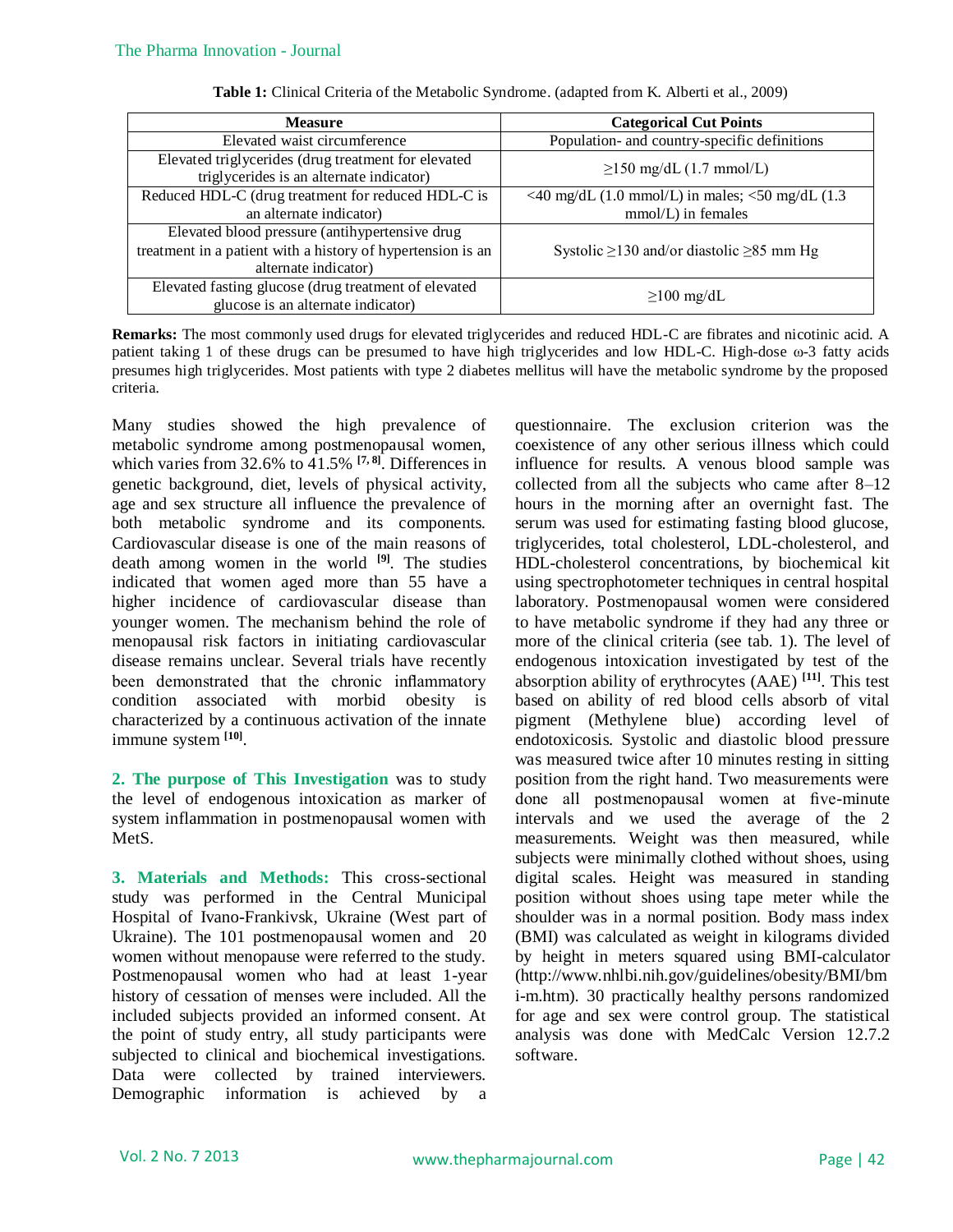**4. Results of Study and Discussion:** The mean age of all observed postmenopausal women was 65.45±10.04 years, and the mean term of menopause was 15.22±3.40 years.

We didn't find any differences between data of AAE in premenopausal and postmenopausal women with metabolic syndrome: 39.90±4.63 % vs 37.35±4.51 %  $(p=0.43)$ . The level of AAE in control group was significally lower -  $33.63 \pm 1.47$  % (p<0.001). We have found directly middle correlation between mentioned indicator of endogenous intoxication and level of triglycerides  $(r=0.48, p=0.03)$ , and level of LDLcholesterol  $(r=0.69, p=0.49)$  in postmenopausal women.

Table 2 shows the baseline data of postmenopausal women with and without metabolic syndrome.

| <b>Table 2:</b> Baseline data of postmenopausal women (total subjects and subjects with and without metabolic syndrome). |  |  |  |
|--------------------------------------------------------------------------------------------------------------------------|--|--|--|
|                                                                                                                          |  |  |  |

| <b>Parameters</b>         | All postmenopausal<br>women, $n=101$ | Postmenopausal women<br>with MetS, n=80 | Postmenopausal women<br>without MetS, n=21 |
|---------------------------|--------------------------------------|-----------------------------------------|--------------------------------------------|
| Age, years                | $65.45 \pm 10.04$                    | $65.23 \pm 10.07$                       | $65.65 \pm 10.03$                          |
| SBP, mm Hg                | $161.04 \pm 31.43$                   | $163.03 \pm 30.97$                      | $123.01 \pm 4.47**$                        |
| DBP, mm Hg                | $94.35 \pm 16.74$                    | $95.21 \pm 16.65$                       | $78.01 \pm 8.37*$                          |
| Heart rate, bpm           | $81.52 \pm 14.71$                    | $81.60 \pm 14.98$                       | $80.0 \pm 8.71$                            |
| Glucose, mmol/l           | $5.67 \pm 2.49$                      | $6.74 \pm 2.27$                         | $4.59 \pm 2.50$                            |
| TG, mmol/l                | $1.85 \pm 0.93$                      | $1.99 \pm 0.92$                         | $1.71 \pm 0.85*$                           |
| Total Cholesterol, mmol/l | $5.64 \pm 1.39$                      | $5.66 \pm 1.39$                         | $4.90 \pm 1.05*$                           |
| LDL-Cholesterol           | $4.29 \pm 1.19$                      | $4.39 \pm 1.13$                         | $4.21 \pm 1.16$                            |
| HDL-Cholesterol           | $1.37 \pm 0.26$                      | $1.23 \pm 0.21$                         | $1.43 \pm 0.19$                            |
| VLDL-Cholesterol          | $0.97 \pm 0.25$                      | $0.98 \pm 0.21$                         | $0.96 \pm 0.22$                            |
| AAE, %<br>.               | $37.35 \pm 4.51$                     | $37.32 \pm 4.60$                        | $37.35 \pm 2.31$                           |

**Remarks:** SBP – systolic blood pressure, DBP – diastolic blood pressure, AAE – absorption ability of erythrocytes; \*\*  $p<0.001$ ; \* -  $p<0.05$ .

The mean systolic and diastolic blood pressure, and triglyceride and total cholesterol levels were significantly high among postmenopausal women with metabolic syndrome, but the mean HDL-cholesterol was low  $(P<0.05)$ . There were no significant differences in the age, years since menopause, and parameters of LDL-cholesterol, HDL-cholesterol, VLDL-cholesterol, heart rate of postmenopausal women with and without metabolic syndrome. Also we didn't observe difference in level of endogenous intoxication (AAE-test) in both groups.

Its known, that inflammation is a physiological response of the organism to harmful stimuli, be they physical, chemical, or biological. The response provided usually conducts to the reestablishment of homeostasis. It involves the coordinated action of many cell types and mediators, whose intervention depends on the nature of the initial stimulus and ensuing responses thereafter. The inflammatory state that accompanies the metabolic syndrome shows a quite peculiar presentation, as it is not accompanied by infection or sign of autoimmunity and no massive tissue injury seems to have taken place. Furthermore, the dimension of the inflammatory activation is not large and so it is often called "low-grade" chronic inflammation. Other researchers have attempted to name this inflammatory state as "metaflammation", meaning metabolically triggered inflammation **[12]**, or "parainflammation" as a term to define an intermediate state between basal and inflammatory states **[13]**. Obesity is associated with deregulated lipid and carbohydrate metabolism. An increase in either one of these substrates will also increase the demand on themitochondria and the utilization of the electron transport chain **[14]**. As inmetabolically active tissues undergoing increased demand, there is usually relative hypoxia, together with the increased need for nutrient oxidation. This generates unusual amounts of reactive oxygen species. Oxidative stress activates kinases like JNK, p38 MAPK, and IKK that may directly interfere with insulin signalling or indirectly via induction of NF<sub>K</sub>B and increased cytokine production <sup>[15]</sup>. Adipocytes as immune cells and are able to synthesize and release a huge amount of proinflammatory adipokines and cytokines including leptin, resistin, PAI-1, IL-6, TNFα, retinol-binding protein 4, IL-1β, monocyte chemoattractant protein-1 (MCP-1), CRP, macrophage migration inhibitory factor (MIF), chemokines from the CC and CXC families, and more other cytokines such as IL-18 and IL-33, most of which, if not all, are involved in insulin resistance <sup>[16]</sup>. Thus, chronic (latent) inflammation take an important part in MetS. For our opinion, similar data of AAE parameters in our study is result low grade of